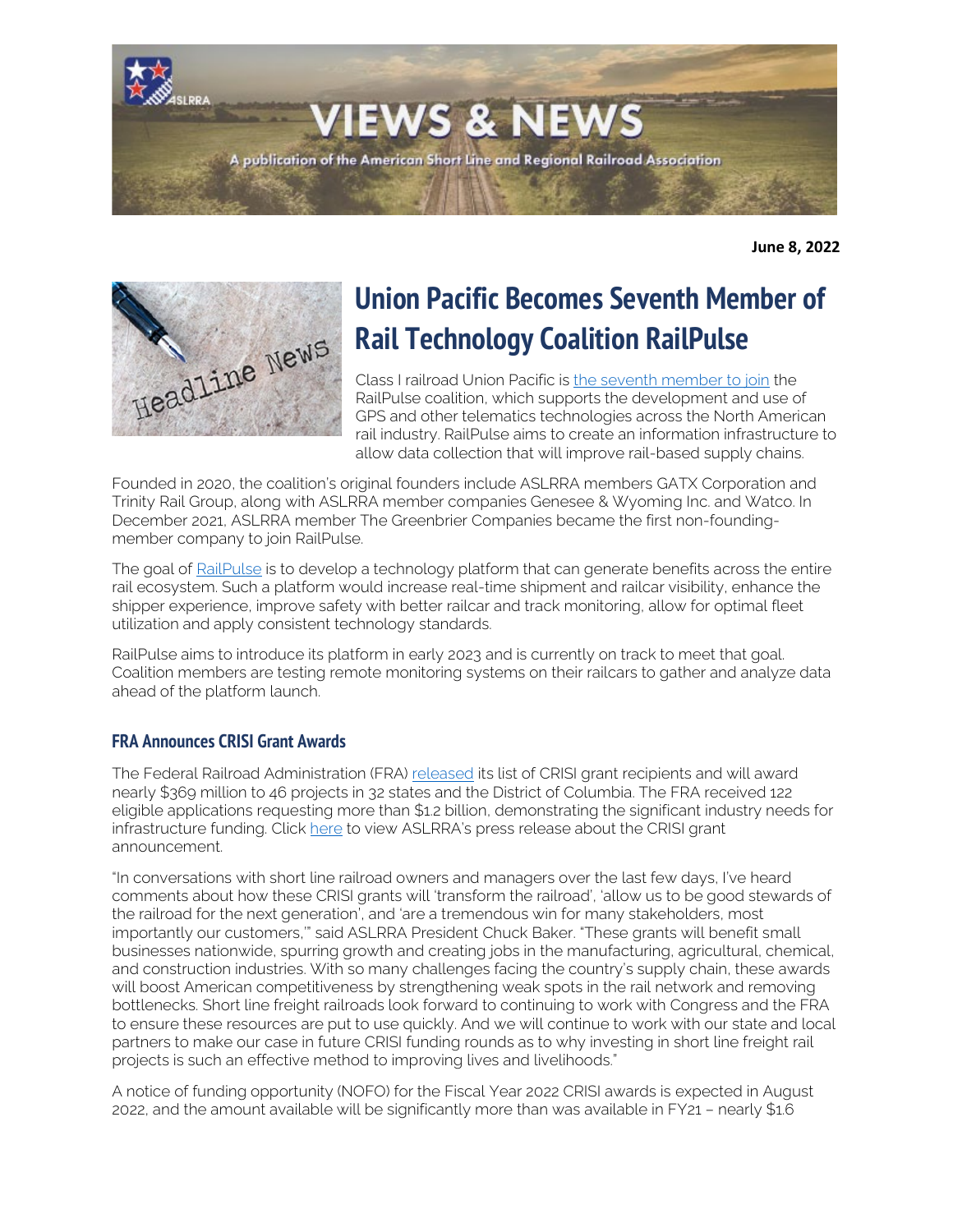billion – with approximately \$1.3 billion expected to be open to all projects after certain set-asides from the law are honored.

ASLRRA is eager to ensure its members are aware of funding resources such as CRISI, and other funding opportunities made available in the Infrastructure Investment and Jobs Act (IIJA) such as RAISE, INFRA, PIDP, and the new grade separation program, and that its member railroads best position themselves to compete for funding from these programs.

To that end, ASLRRA is hosting a series of webinars in the coming weeks, including "The New [Infrastructure Law: Taking Advantage of New Resources and Grant Programs"](https://www.aslrra.org/education/webinars/) on June 14 an[d "FRA's](https://www.aslrra.org/education/webinars/)  [CRISI Grant Program: Preparing for FY '22 Funding Round"](https://www.aslrra.org/education/webinars/) on June 21. ASLRRA will continue to share additional news and resources on federal grant opportunities in Views and News and social media.





### **Meet Regulatory Requirements Through ASLRRA's Training Seminars**

ASLRRA's summer training seminars focus on important regulatory topics and enable member railroads to comply with federal training requirements.

ASLRRA has again partnered with the Iowa Northern Railway Company (IANR) to offer comprehensive training on [General Code](https://www.aslrra.org/education/training-seminars/comprehensive-general-code-of-operating-rules-gcor-training-seminar/) [of Operating Rules \(GCOR\).](https://www.aslrra.org/education/training-seminars/comprehensive-general-code-of-operating-rules-gcor-training-seminar/) The three-day [GCOR](https://www.aslrra.org/education/training-seminars/comprehensive-general-code-of-operating-rules-gcor-training-seminar/) seminar will be held July 26-28 and completing this training allows railroads using

GCOR as their operating rules to meet training requirements mandated by 49 CFR Part 240, 242 and 214 Subpart C.

This seminar will be presented by subject matter experts JR Gelnar, ASLRRA's vice president of safety and compliance, and Mark Vaughn, IANR's assistant general manager. It will be held at the BienVenu Event Center adjacent to the Holiday Inn & Suites in Cedar Falls, Iowa. Click [here](https://aslrra.force.com/s/login/?ec=302&inst=4W&startURL=%2Fidp%2Flogin%3Fapp%3D0sp4W000000wkde%26RelayState%3DaHR0cHM6Ly93d3cuYXNscnJhLm9yZy9lZHVjYXRpb24vdHJhaW5pbmctc2VtaW5hcnMvY29tcHJlaGVuc2l2ZS1nZW5lcmFsLWNvZGUtb2Ytb3BlcmF0aW5nLXJ1bGVzLWdjb3ItdHJhaW5pbmctc2VtaW5hci9yZWdpc3Rlci1ub3cv%26binding%3DHttpPost%26inresponseto%3DASLRRA) to register.

ASLRRA and IANR will also present [Advanced Designated Supervisor of Locomotive Engineers \(DSLE\)](https://www.aslrra.org/education/training-seminars/advanced-designated-supervisor-of-locomotive-engineers-dsle-training-seminar/)  [Training](https://www.aslrra.org/education/training-seminars/advanced-designated-supervisor-of-locomotive-engineers-dsle-training-seminar/) on August 9-10, also in Cedar Falls. Gelnar and Vaughn will instruct participants on DSLE responsibilities, including application and administration of 49 CFR Part 240 and Part 242 similarities and differences. Click [here](https://www.aslrra.org/sso/saml/send/?rurl=https%3A%2F%2Fwww%2Easlrra%2Eorg%2Feducation%2Ftraining%2Dseminars%2Fadvanced%2Ddesignated%2Dsupervisor%2Dof%2Dlocomotive%2Dengineers%2Ddsle%2Dtraining%2Dseminar%2Fregister%2Dnow%2F) to register for DSLE training.

### **Popular Webinar Discussing Railroad Obligations with Contractors Now Available On-Demand**

Last week's webinar with the Federal Railroad Administration (FRA), "Part 243 Railroad Obligations with Contractors," was extremely popular, drawing over 200 participants. For those who were unable to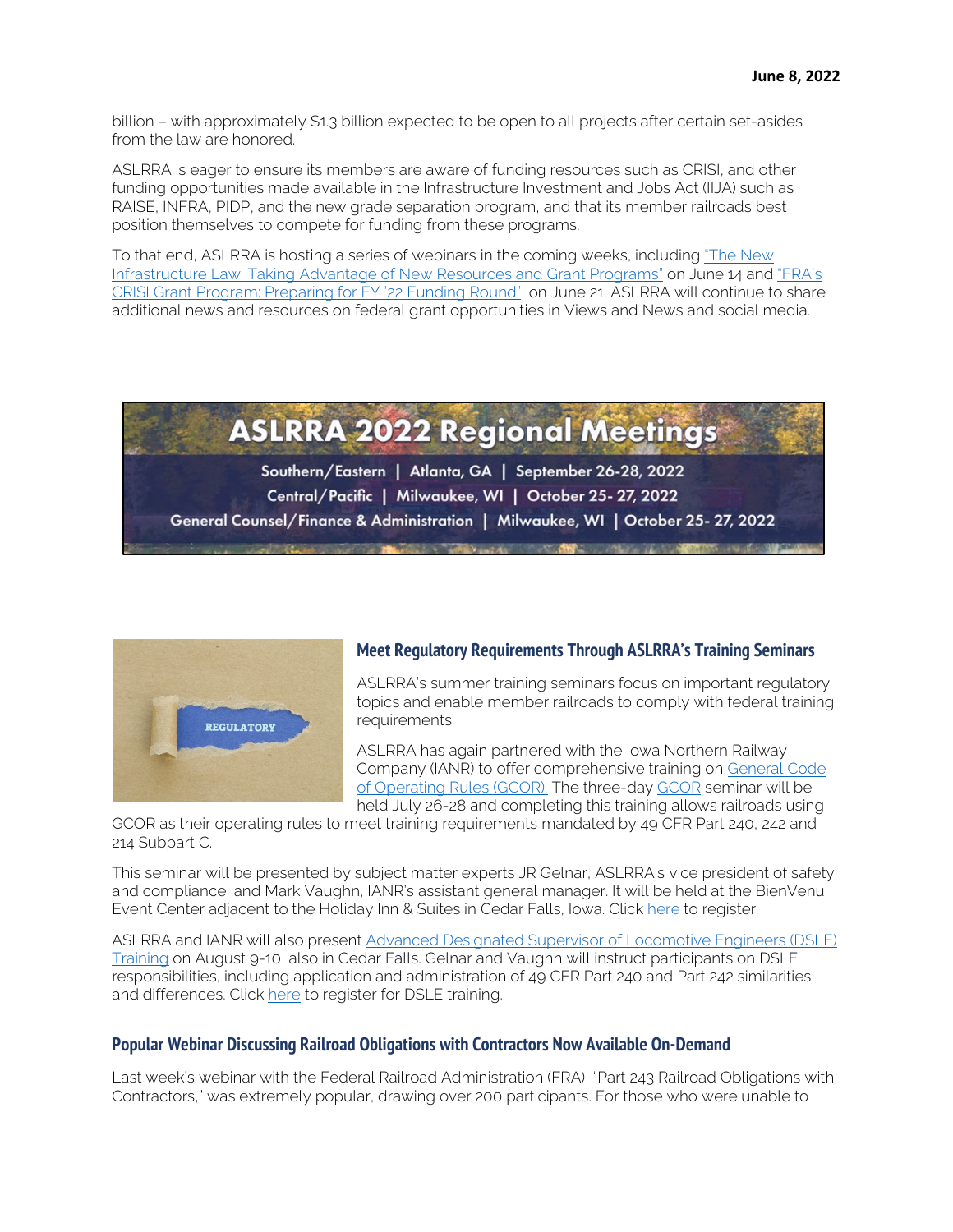attend the session live, a recording is now available in the On-Demand Webinars library on ASLRRA's website, along with slides from the session. ASLRRA members can access the recording and presentation for free by logging in at [aslrra.org/webinars.](https://www.aslrra.org/education/webinars/) 

Presented by FRA Staff Director Rob Castiglione, Track Specialist Lance Hawks and Railroad Safety Partnerships Specialist Cory Johnson, the webinar helped attendees understand their obligations as a railroad when engaging with contractors under Part 243, including roadway worker protection elements. The webinar's many attendees provided a very engaging Q&A session at the end of the presentation.



### **Meeting Lawmakers Builds Bridges Without Construction Materials**

U.S. Transportation Secretary Pete Buttigieg [traveled](https://www.youtube.com/watch?v=FU4wOOx6oqs) to ASLRRA member Lake State Railway Company's Michigan headquarters last week to announce the recipients of Fiscal Year 2021 Consolidated Rail Infrastructure and Safety Improvements (CRISI) grants. Michigan Congressman Dan Kildee [joined](https://dankildee.house.gov/media/press-releases/congressman-kildee-and-secretary-buttigieg-highlight-infrastructure-investments) Buttigieg for the ceremony, which included a tour of Lake State Railway facilities.

Lake State Railway has received two CRISI grants since 2019, providing over \$15 million to help the company improve operational

safety and reliability.

A visit by a congressional lawmaker is invaluable for the connections it helps build and the excitement it generates. Giving representatives a first-hand look at the small railroads in their districts helps them better understand the vital role these businesses play in local, state and national economies. Lawmakers also come to know more about the issues affecting short lines and how they can make policy decisions that bolster railroad operations.

ASLRRA's Government Affairs Team can help Association members connect with members of their congressional delegation and can assist with scheduling a visit to your facility. Contact ASLRRA's Zach [Radford](mailto:zradford@aslrra.org?subject=Congressional%20site%20visit) or [Crystal Gitchell](mailto:cgitchell@aslrra.org?subject=Congressional%20site%20visit) for more information.

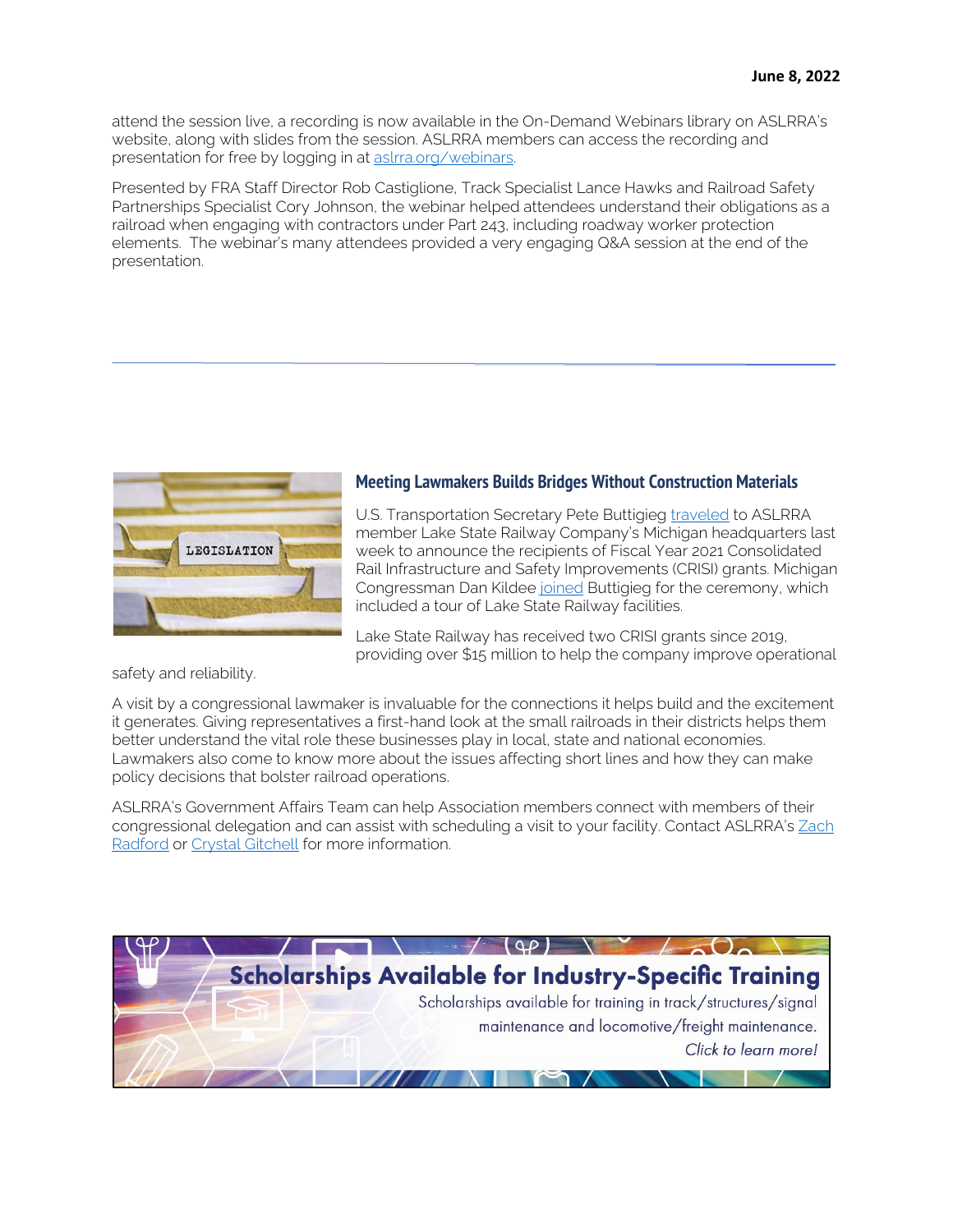### **ASLRRA New Members**

*Know a company that would benefit from joining and participating in ASLRRA? Please contact ASLRRA's Senior Vice President of Membership and Business Developmen[t Kathy Keeney](mailto:kkeeney@aslrra.org?subject=Membership) via email or on (202) 585- 3439.*

### **ASLRRA Welcomes Two New Associate Business Members**



UNNELRADIO Staying Connected is Everything

[Tunnel Radio of America Inc.,](https://nam11.safelinks.protection.outlook.com/?url=http%3A%2F%2Fwww.tunnelradio.com%2F&data=05%7C01%7Ceric.ballenger%40tunnelradio.com%7C0b058e5d79224432ceb808da44ad638b%7Ce7b65387f0254903bf531f72d87d77cd%7C1%7C1%7C637897808728773403%7CUnknown%7CTWFpbGZsb3d8eyJWIjoiMC4wLjAwMDAiLCJQIjoiV2luMzIiLCJBTiI6Ik1haWwiLCJXVCI6Mn0%3D%7C3000%7C%7C%7C&sdata=kA6gFll7rUsno8oDwnvxx0Ry%2BosZvcQaP0Blttwb6LY%3D&reserved=0) based in Corvallis, Oregon, was founded in 1988 to meet the demand for better wireless communications in hard-toreach places and launched its first railroad system five years later. Today it provides communications enabling PTC (Positive Train Control) in tunnels and other remote locations, as well as enabling uninterrupted Distributive Power and Voice Communications. Rail Solutions Executive [Eric](mailto:eric.ballenger@tunnelradio.com?subject=ASLRRA)  [Ballenger](mailto:eric.ballenger@tunnelradio.com?subject=ASLRRA) is our primary contact and can be reached on (541) 760-4458.



[Vista Consulting Group, Inc.,](http://vistacg.com/) based in North Attleboro, Massachusetts, provides valuation, research, inspection, remarketing and advisory services for the rail industry. Our primary contact is President [William Carlson,](mailto:bill@vistacg.com?subject=ASLRRA) who can be reached on (508) 618-1288.

### **ASLRRA Announcements**

### **ASLRRA Welcomes Two Summer Interns**

Two interns will join ASLRRA's team this summer. For six weeks, Eva Lennuk and Kevin Wang will work with the Association's legislative, regulatory and legal teams with research, outreach and covering events. They come to ASLRRA through The Fund for American Studies, which places its summer program participants in professional internships with Washington, D.C. organizations.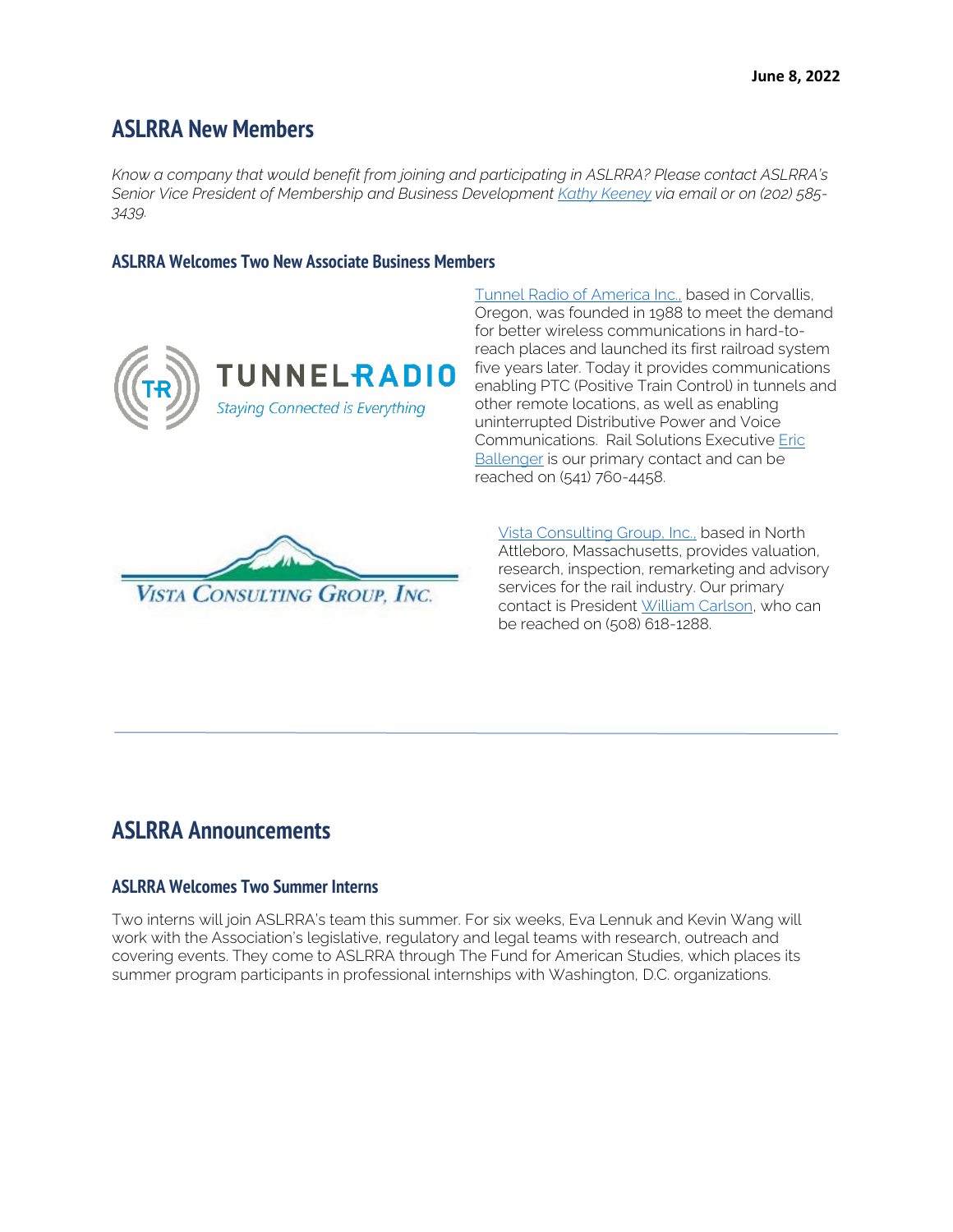Lennuk is currently a graduate student at the University of Tartu School of Law in Tartu, Estonia. She



*Interns Kevin Wang (left) and Eva Lennuk will work with ASLRRA's regulatory, legislative and legal teams this summer.*

hopes to apply the knowledge and skills she gains through her internship in her hometown.

"I am excited about getting to know the current challenges faced by the stakeholders of short lines and regional railways. I am also interested in contributing to finding and implementing the solutions thereto," said Lennuk.

Wang is a rising sophomore at Temple University, where he is studying economics. Aside from economics, he is interested in topics like political science, transportation and urban planning.

"I am most excited in learning in-depth the workings of the freight rail industry, developing professional skills, and connecting with people in the industry through this position," said Wang.

### **Apply for a Scholarship to Ease the Burden of Training Costs**

ASLRRA's [scholarship program](https://www.aslrra.org/education/education-fund/industry-scholarships/) helps fund training for small-railroad employees wanting to attend courses in track, bridge and signal inspection and maintenance and/or locomotive and freight car inspection and maintenance.

A generous donation from former ASLRRA board member and retired Carolina Coastal Railway President Doug Golden's Douglas Golden-Mary Cullen Charitable Fund has allowed the Association to award \$1,200 scholarships to help eligible recipients offset training, travel and lodging costs for certain types of courses. View profiles of some of ASLRRA's previous scholarship recipients at the Association's Industry Scholarships website [here.](https://www.aslrra.org/education/education-fund/industry-scholarships/) 

This year, ASLRRA hopes to award more scholarships to eligible recipients who are employees of short line and regional railroads, defined as small railroads earning \$10 million or less in annual revenues. The Association is in the process of developing, but does not currently offer, courses on scholarship-eligible topics. Some organizations that offer applicable railroad industry training include the [University of Tennessee Center for Transportation Research](https://ctr.utk.edu/rail-courses/) and the [American Railway](https://www.arema.org/AREMA_MBRR/Education_and_Events/AREMA_MBRR/Events/Education_and_Events.aspx?hkey=41dfbec6-df37-4d0a-a1c1-dd0b6454382c)  [Engineering and Maintenance-Of-Way Association \(AREMA\),](https://www.arema.org/AREMA_MBRR/Education_and_Events/AREMA_MBRR/Events/Education_and_Events.aspx?hkey=41dfbec6-df37-4d0a-a1c1-dd0b6454382c) among others.

Individuals can apply for scholarships by completing an [online application,](https://form.jotform.com/212225652926152) and scholarships will be awarded to qualified candidates on a rolling basis until all funds are distributed. Questions may be directed to ASLRRA's operations manager [Julie Duriga.](mailto:jduriga@aslrra.org?subject=Doug%20Golden%20Scholarships) 

### **Discuss Important Short Line Topics at Joint Committee Meeting, Regional Meetings**

ASLRRA's [Joint Committee Meeting](https://www.aslrra.org/events/joint-committee-meeting/) offers ASLRRA members, especially members on the Association's constituent committees, a chance to gather and discuss important issues affecting the short line railroad industry.

This year's Joint Committee Meeting takes place in Boston, Massachusetts on Aug. 2 and 3. MassRobotics will host the first day of events in the company's Boston office. Click [here](https://www.aslrra.org/aslrra/document-server/?cfp=aslrra/assets/File/public/events/2022-Joint-Committee-Meeting.pdf) to view meeting details, or [here](https://aslrra.force.com/s/login/?ec=302&inst=4W&startURL=%2Fidp%2Flogin%3Fapp%3D0sp4W000000wkde%26RelayState%3DaHR0cHM6Ly93d3cuYXNscnJhLm9yZy9ldmVudHMvam9pbnQtY29tbWl0dGVlLW1lZXRpbmcvcmVnaXN0ZXItbm93Lw%253D%253D%26binding%3DHttpPost%26inresponseto%3DASLRRA) to register for the event.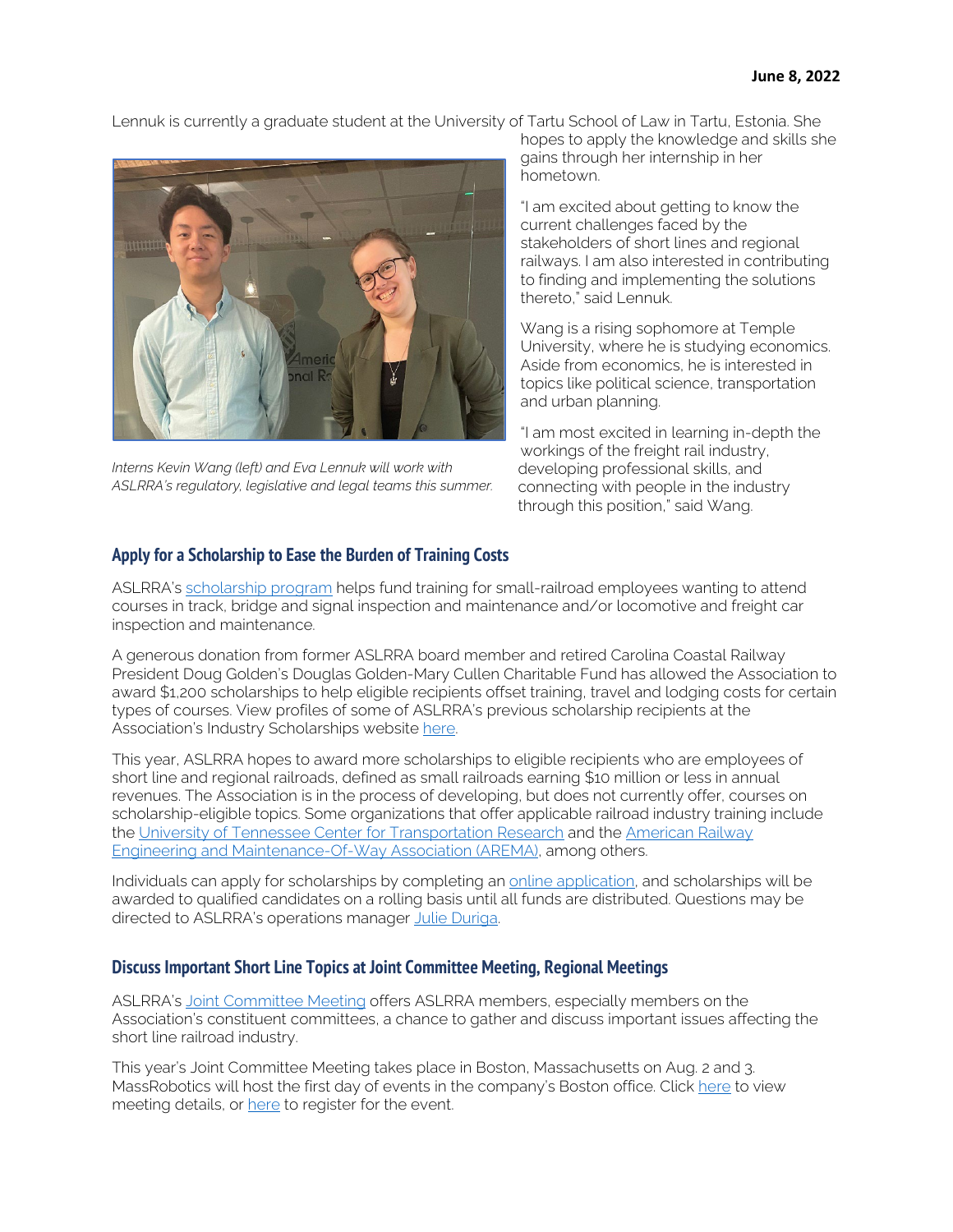Then in the fall, ASLRRA's [regional meetings](https://www.aslrra.org/events/regional-meetings/) will take place, with the General Counsel Symposium and Finance and Administration Seminar to be held in conjunction with the Central and Pacific Region Meeting.

The Eastern and Southern Region Meeting will take place Sept. 26 to 28 in Atlanta, Georgia, while the Central and Pacific Region Meeting will take place Oct. 25 to 27 in Milwaukee, Wisconsin. The symposium and seminar will also be held Oct. 25 to 27. Registration for regional meetings will open soon.

#### **Severe Summer Weather Necessitates Proper Preparation**

Hurricane season is underway. While improvements funded through CRISI and other grant programs can help strengthen railroad infrastructure against natural disasters, companies still need to have a plan for dealing with severe weather events that could disrupt operations.

ASLRRA's [disaster preparedness website](https://www.aslrra.org/safety-compliance/disaster-preparedness/) features numerous resources to help railroads plan for adverse events like summer storms and recover from them when they occur.

The Association has updated its disaster preparedness site to include some financial assistance resources for small business owners and individuals living within a designated natural disaster area. This [link](https://www.usa.gov/disaster-area-help) identifies different types of financial disaster relief for which some companies and their employees may be eligible.

Other resources on ASLRRA's page include templates and checklists members can use to develop emergency plans, which can also be utilized as training tools. There are also instructions for filing emergency dockets, direct links to [Ready.gov,](https://www.ready.gov/) the U.S. Department of Homeland Security's disaster preparedness website, and links to ASLRRA's [On-Demand Webinar library](https://www.aslrra.org/web/iCore/Contacts/Sign_In.aspx?WebsiteKey=c1a5d574-a1c1-46a8-9bc5-382d63587a89&LoginRedirect=true&returnurl=%2Fweb%2FEvents%2FWebinar_Resource_Library%2FOn-Demand_New%2FFilterizedTaggedList%2FMembers_Landing_Page.aspx) featuring recordings that discuss topics such as crisis communications and hazardous materials incident reporting.

### **ASLRRA Out and About**

### **Strang Participates in International Rail-Crossing Safety Conference**

ASLRRA's Senior Vice President of Safety, Regulatory, and Environmental Policy Jo Strang and Senior Advisor Mike Ogborn traveled to the University of Denver in Denver, Colorado to participate in [International Level Crossing Awareness Day](https://ilcad.org/) (ILCAD), a worldwide initiative to bring attention to rail crossing safety that brings its annual conference to the U.S. for the first time.

Today, Strang participated in a trespass and suicide prevention special session. Tomorrow, she will help open the official conference as a keynote speaker. Strang was also involved with the conference through her role as chair of the Board of Directors at rail safety organization Operation Lifesaver (OLI), which is part of the ILCAD host committee. Ogborn volunteered to assist with preparations for the conference opening.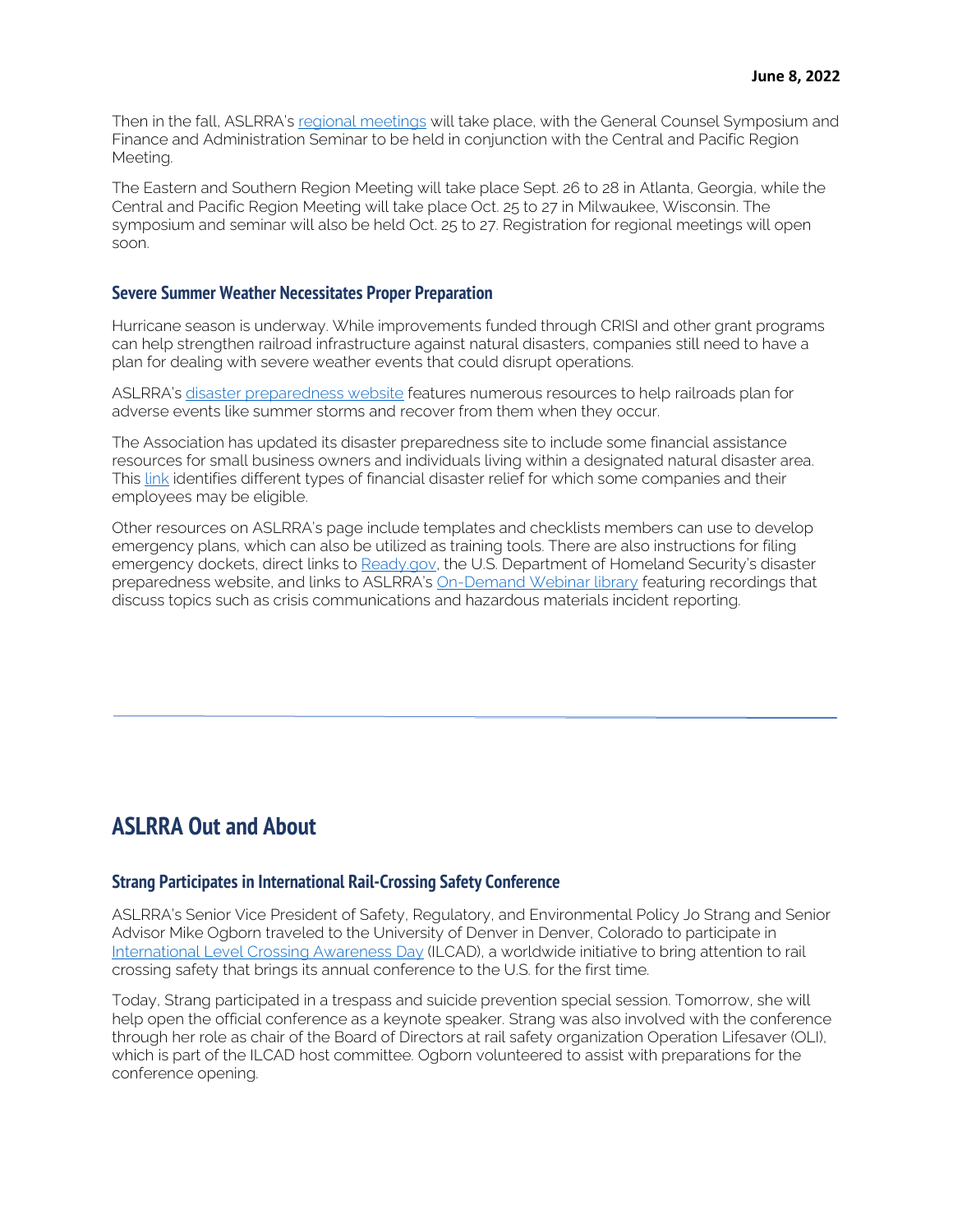### **ASLRRA Staff Meets with German Rail Delegation in D.C.**

A group of representatives from the German Railway Industry Association, Verband der Bahnindustrie in Deutschland (VDB), visited ASLRRA's Washington, D.C. office on June 7 to discuss innovative technologies, climate-friendly mobility and global competition.

VDB's Managing Director Dr. Ben Möbius and Head of Public Affairs Pauline Maître met with ASLRRA President Chuck Baker, Vice President, Data and Technology Fred Oelsner and Assistant Vice President, Legislative and Regulatory Crystal Gitchell, as well as ASLRRA's summer interns Kevin Wang and Eva Lennuk.



*Dr. Ben Möbius (far left) and Pauline Maître (second from left) of the German Railway Industry Association spoke with ASLRRA staff and interns during a visit to ASLRRA's Washington, D.C. office.*

### **Gitchell and Baker Speak to University Students About Legislative, Regulatory Issues**

Today, ASLRRA Assistant Vice President, Legislative and Regulatory Crystal Gitchell and President Chuck Baker spoke to students in Michigan State University's Railway Management Program. The students traveled to Washington, D.C. this week to meet with several industry groups.

Gitchell and Baker's presentation focused on legislative and regulatory issues concerning the short line railroad industry.

### **Waiss, Gelnar Hold Part 219 Training Seminar in Nashville**

This week, ASLRRA Senior Vice President of Education and Business Sabrina Waiss and Vice President of Safety and Compliance JR Gelnar traveled to Nashville, Tennessee to present ASLRRA's FRA Drug and Alcohol (Part 219) Training Seminar.

Federal Railroad Administration (FRA) Drug and Alcohol Program Specialist Sam Noe joined Gelnar to cover all sections of the Part 219 rule and requirements for railroads and contractors. The training seminar is one of four ASLRRA is offering this summer. General Code of Operating Rules (GCOR) [Training](https://www.aslrra.org/education/training-seminars/comprehensive-general-code-of-operating-rules-gcor-training-seminar/) will take place July 26-28, while [Advanced Designated Supervisor of Locomotive Engineers](https://www.aslrra.org/education/training-seminars/advanced-designated-supervisor-of-locomotive-engineers-dsle-training-seminar/)  [\(DSLE\) Training](https://www.aslrra.org/education/training-seminars/advanced-designated-supervisor-of-locomotive-engineers-dsle-training-seminar/) will take place August 9-10. Follow the links for more details.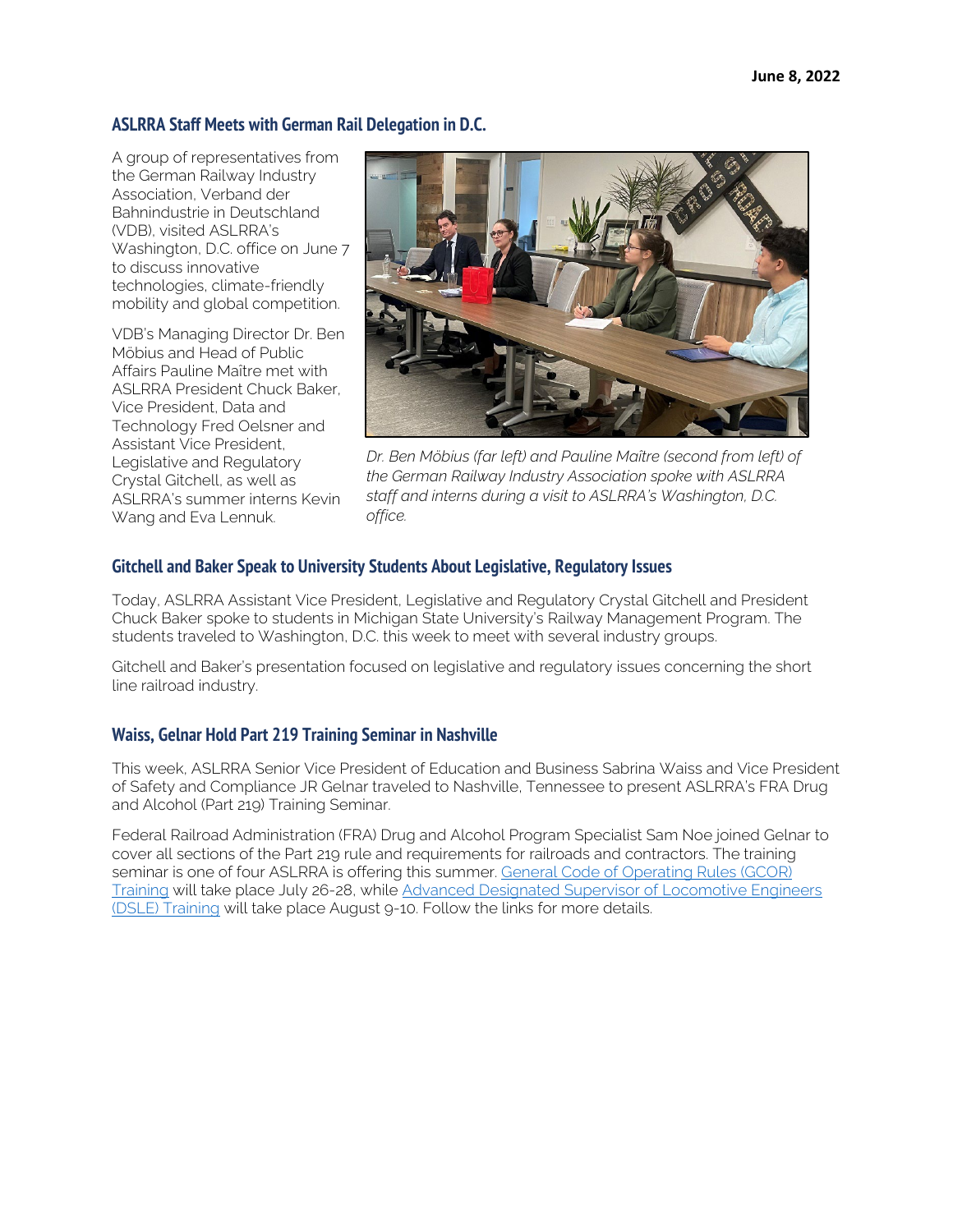

## **DISASTER PREPAREDNESS RESOURCES**

Be Prepared! Download ASLRRA's member-exclusive templates and checklists to build or enhance your railroad's emergency response plans. Visit www.aslrra.org/disasterprep.

|   | CALENDAR     |     |               |                           |                |     |                |  |
|---|--------------|-----|---------------|---------------------------|----------------|-----|----------------|--|
|   | SAT          | FRI | THU           | <b>WED</b>                | TUE            | MON | SUN            |  |
|   | $\mathsf{6}$ | 5   | $\ddot{4}$    | $\overline{3}$            | $\overline{c}$ | 1   |                |  |
|   | 13           | 12  | $\mathbf{11}$ | 10                        | $\overline{9}$ | 8   | $\overline{1}$ |  |
| Ŕ | 20           | 19  | 18            | $\overline{\mathfrak{n}}$ | 16             | 15  | 14             |  |
|   | 27           | 26  | 25            | 24                        | 23             | 22  | 21             |  |
|   |              |     |               | 31                        | 30             | 29  | 28             |  |

### **ASLRRA Webinars – Live or On-Demand**

### **Upcoming Webinars**

[The New Infrastructure Law: Taking Advantage of New Resources](https://www.aslrra.org/education/webinars/)  [and Grant Programs](https://www.aslrra.org/education/webinars/) – June 14, 2022

Blank Rome Government Relations Senior Advisor Richard Sherman and Bergmann Associates Senior Program Manager Lucas Brewer

will provide an in-depth presentation covering new grant programs and resources available to short line railroads as a result of the new Infrastructure Investment and Jobs Act (IIJA).

The webinar is free for members and \$25 for non-members.

### [FRA's CRISI Grant Program: Preparing for FY '22 Funding Round](https://www.aslrra.org/education/webinars/) – June 21, 2022

The Federal Railroad Administration (FRA) is likely to release the Fiscal Year 2022 CRISI grant funding notice as soon as this August. Kevin Keller, vice president and senior professional associate at HDR, Inc., and Eileen Reilly, CEO of Global Train Services (GTS), will join ASLRRA's Tom Lynch and Zach Radford to talk about how to be ready for the next round of CRISI funding, which at about \$1.3 billion will be significantly more than before.

The webinar is free for members and \$25 for non-members.

### **Part 225 Webinars Available at Any Time in ASLRRA's On-Demand Library**

Regulatory webinars are some of ASLRRA's most popular. They help members understand the requirements of various federal regulations, which are often lengthy and complicated. Recordings of ASLRRA's regulatory webinars can be found in the Association's On-Demand Webinar library, including a three-part series on 49 CFR Part 225, Railroad Accidents and Incidents. Look for:

- Part 225 Back to Basics, Part 1: Injuries
- Part 225 Back to Basics, Part 2: Rail Equipment
- Part 225 Back to Basics, Part 3: Highway-Rail Grade Crossing

These webinars are only a few of the over 170 recordings available on a wide variety of topics including finance, human resources, communications and business development. ASLRRA members can access the On-Demand Webinar for free while non-members can purchase a subscription. Follow the link above to access the webinar library today.